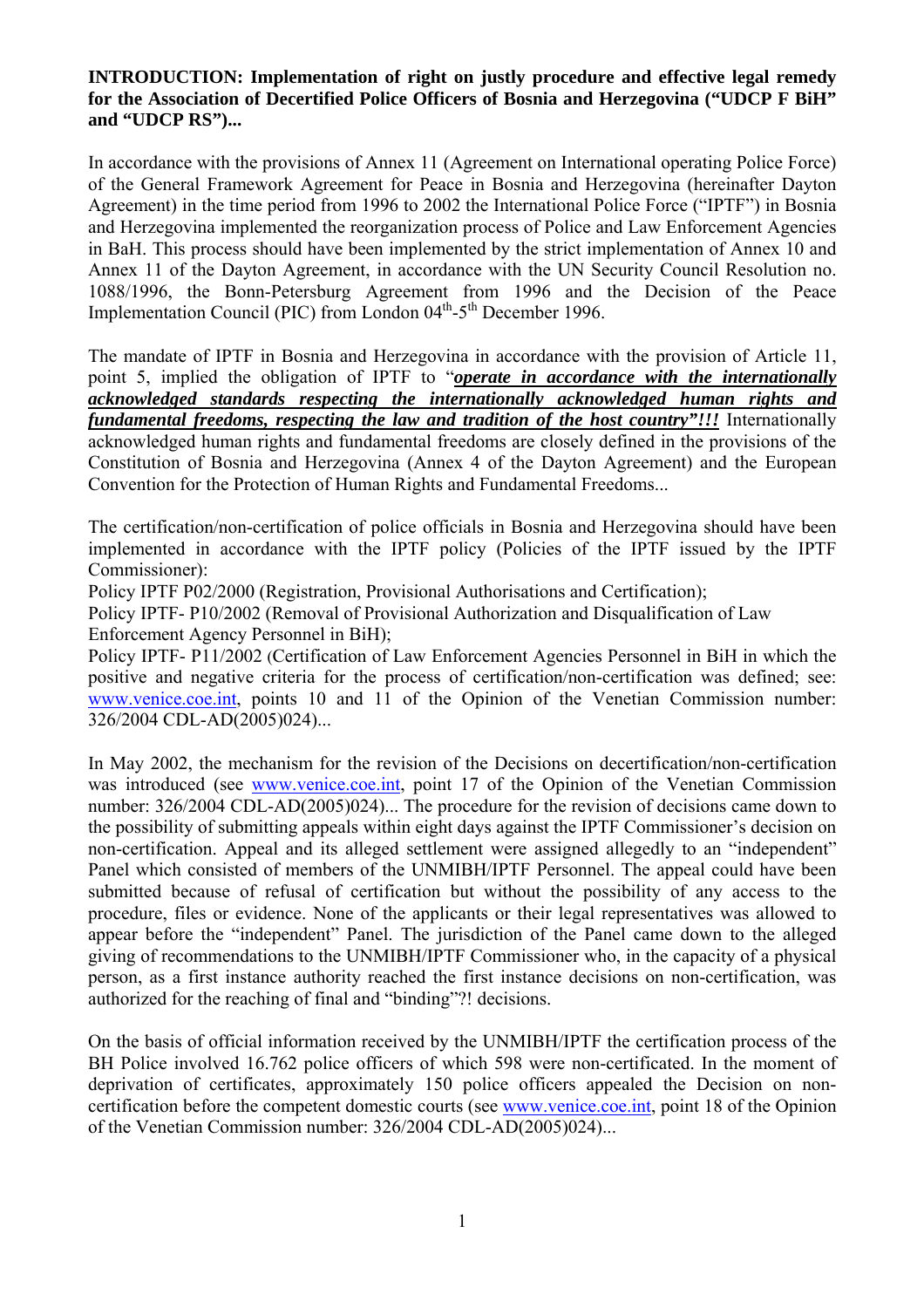The UNMIBH mission ended on December 31, 2002, and from January 1, 2003 the further reform of BH Police was passed on to the jurisdiction of EU that is European Union police Mission (EUPM) whose 70% of the personnel was the personnel of the former UNMIBH/IPTF. Even the EUPM Commissioner was the earlier UNMIBH/IPTF Commissioner and on this way the stability of the decisions of the UNMIBH/IPTF and the *axiom "infallibility of UN"* remained for the following year!

## **Consequences of the non-certification process and the resulting problems**

Immediately after refusal of certification, the BH Law Enforcement Agencies illegally cancelled working relations with all non-certificated officers except those which the local police Commissioner approved to work in the police or a special status so called "cases waiting" which relates to police officers with ongoing crime procedures and whose working-legal status depended on the outcome of the criminal procedures lead against them. With this, the existence of crime procedures became a privilege instead aggravating circumstances in accordance with the determined negative criteria for non-certification.

As a consequence of "final and binding" decisions of the IPTF Commissioner, all non-certificated BH police officers were lifelong/permanently refused the right on any position within any Law Enforcement Agency in BiH?! All decisions of the UNMIBH/IPTF Commissioner were reached in direct contrariety with the IPTF mandate defined by the provisions of Annex 11 of the Dayton Agreement and in contrariety with international standards on human rights and fundamental freedoms (this caused a violation of the provisions of the EU Convention on Human Rights and Fundamental Freedoms with accompanying protocols (ECHR) which are the constituent part of the Dayton Constitution of BiH-Annex 4- specifically, provisions of Article 6, right to a fair trial; Article 7, punishment only according to law; Article 13, right to effective legal remedy; Article 14, prohibition of discrimination; Article 17, prohibition of right abuse; Protocol 7 Article 2, right to appeal, Protocol 12, prohibition of discrimination, and according to our opinion as a more adequate legal qualification, violated were the provisions of Article 10 of the Universal Declaration on Human Rights and Article 14 of the UN International Pact on Civil and Political Rights as well as certain provisions of the Convention on the Elimination of all Forms of Racial Discrimination...

The European Convention on Human Rights and Fundamental Freedoms with the accompanying protocols is the most important regional (European) instrument on human rights which is legally binding in all European countries (46 members of the European Council) with the legal force upon the domestic legislature. The European Convention is inspired by the Universal Declaration on Human Rights which was proclaimed and adopted by the General Assembly of the UN on December 10, 1948, while the enforcement of certain rights mentioned in the Universal Declaration on Human Rights for all countries of the European Council represents a joint tendency and joint legacy of political tradition, ideals, freedom and rule of law..

The decisions of the UNMIBH/IPTF Commissioner created as "final and binding", and because of the allegedly "international obligations of BiH", a legal absurd because they allegedly deprived the judicial authority of BiH (regular domestic courts on all instances as well as BH judicial authorities whose members are international judges) the right and possibility to reassess the decisions (conduction of revision), legality of the reached decisions within the duration of the mandate of UNMIBH/IPTF in the time interval from 1996 to 2002.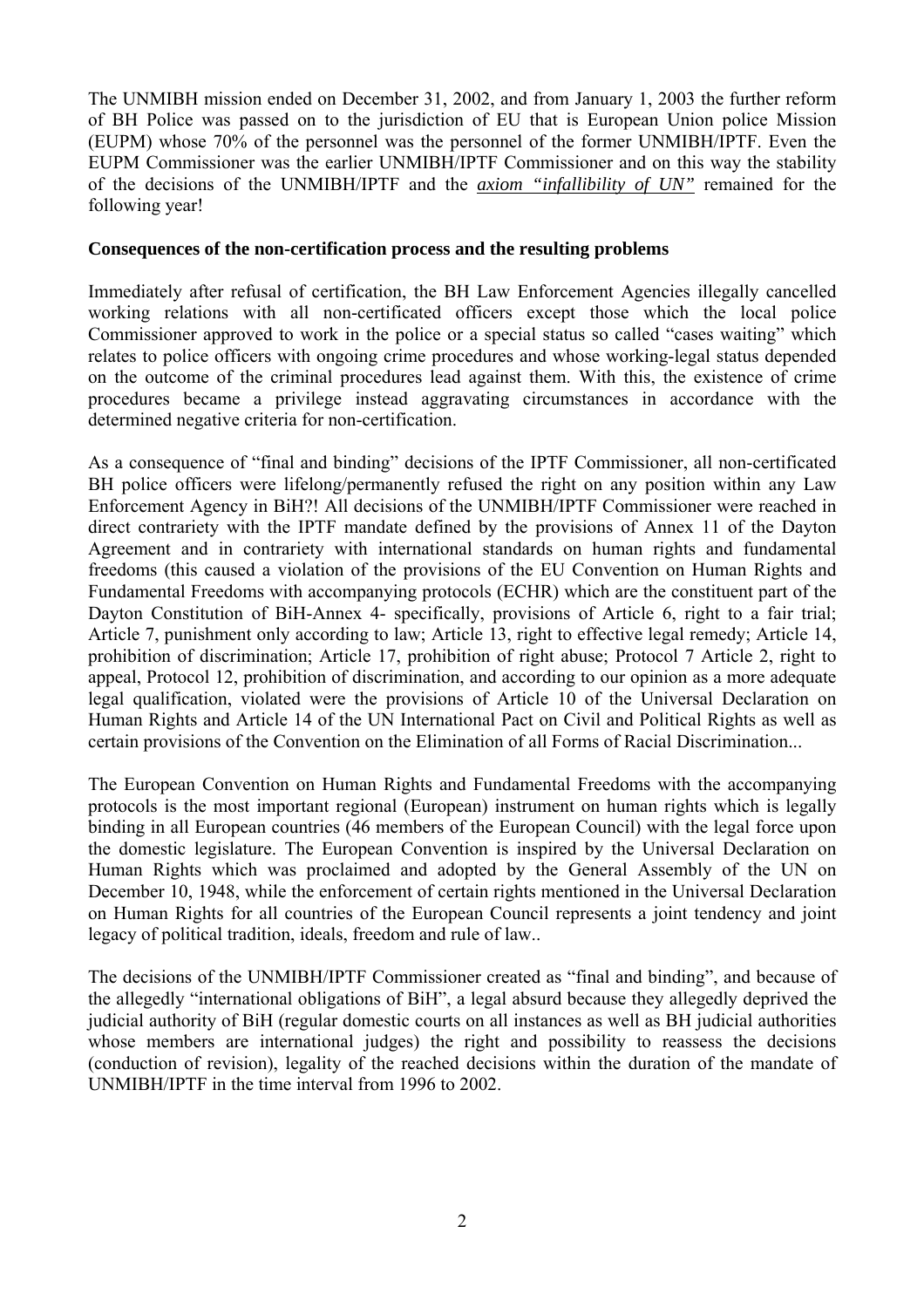The aforementioned anomalies created as a consequence extremely serious violations of fundamental human rights and freedoms and lawsuit right, and this view was confirmed by the independent expert legal body of the European Council (Venetian Commission) which also unmistakably in the Opinion number: 326/2004 CDL-AD(2005)024) confirms the violation of numerous provisions of the European Convention on Human Rights and Fundamental Freedoms through the non-certification process of BH order keepers. The Venetian Commission reached an independent expert legal opinion with the legal qualification that: "*the decertification procedure performed by IPTF and the Ministry of Internal Affairs did not satisfy the requirements of Article 6 of EHCR, because of lack of publicly, impartiality and independent examination of applicant's rights, with the hearing of both sides."* (according to [www.venice.coe.int,](http://www.venice.coe.int/) point 33 of the Opinion of the Venetian Commission number: 326/2004 CDL-AD(2005)024)...

The competent BH Government Institutions in the last seven calendar years independently and with the cooperation with the competent bodies of UN did not want nor did they succeed to ensure the mechanisms for protection of fundamental human rights and freedoms from the working-legal relations, political rights of decertified BH police officers, which caused serious consequences to these individuals and their families in the private sphere as well in the social sphere of life. A consequence of this were seven (7) deadly cases of these individuals of which few suicides and a large number of health problems and disorders.

Because of the inconsistency of domestic legal regulations and the alleged supremacy of all decisions of the International Community in BiH with regard to the national legislature, and on the basis of pressure by UN and OHR through Letters/Declarations by the chairman of the SC UN from June 25, 2004 as well as the official note of OHR (SDHR-F/BF/55/03) from June 6, 2003 an unremembered pressure was performed on the BH Governmental Institutions and on the allegedly "independently and reformed" BH judicature with the aim to maintain the decisions of UNMIBH/IPTF and to protect "axiom of infallibility of UN and the institutions of the International Community in Bosnia and Herzegovina at any cost.

As a consequence of the aforementioned, and because of the alleged "*international obligations of*  **Bosnia and Herzegovina",** at the request of the BH presidency initiated to all governmental levels (state, entities, cantons, District Brčko), the anti-constitutional and discriminating Law on police officers of Bosnia and Herzegovina; Decision on amendments of the Election Law of Bosnia and Herzegovina and the Law on Agencies for protection of buildings and persons were brought and which continued with the violation of fundamental human rights and freedoms, labour rights, civil and political rights of decertified BH police officers as well as the continued political persecution and discrimination of this category of BH civilians even though with the Dayton Constitution Bosnia and Herzegovina has taken over very high UN and EU international standards on human rights with the obligations of harmonization of the same with the domestic legislature;

The Opinion of the Venetian Commission number: 326/2004 CDL-AD(2005)024)... unmistakably points to the liability of UN for the violation of the provisions of the international law and international standards in the process of certification and reform of the BH Police (see [www.venice.coe.int](http://www.venice.coe.int/), point 20, point 23, point 46, point 47, point 48, point 50, point 51, point 52, point 62.), simultaneously pointing to the liability of BH Governmental Institutions to ensure the mechanisms for protection of fundamental human rights of these individuals/citizens;

According to the rights and obligations of the contracting parties of the Dayton Agreement that is Bosnia and Herzegovina and the institutions and organizations of the International Community legitimately engaged in Bosnia and Herzegovina for restoring peace and enforcement of the Dayton Agreement, all sides without difference are obliged to respect human rights and freedoms according to the highest international standards without difference towards race, language, sex or religion which represents one of the fundamental aims of the UN Charter (Article 1, point 3) and with the UN Charter the Universal Declaration on Human Rights(UDHR) is the most important international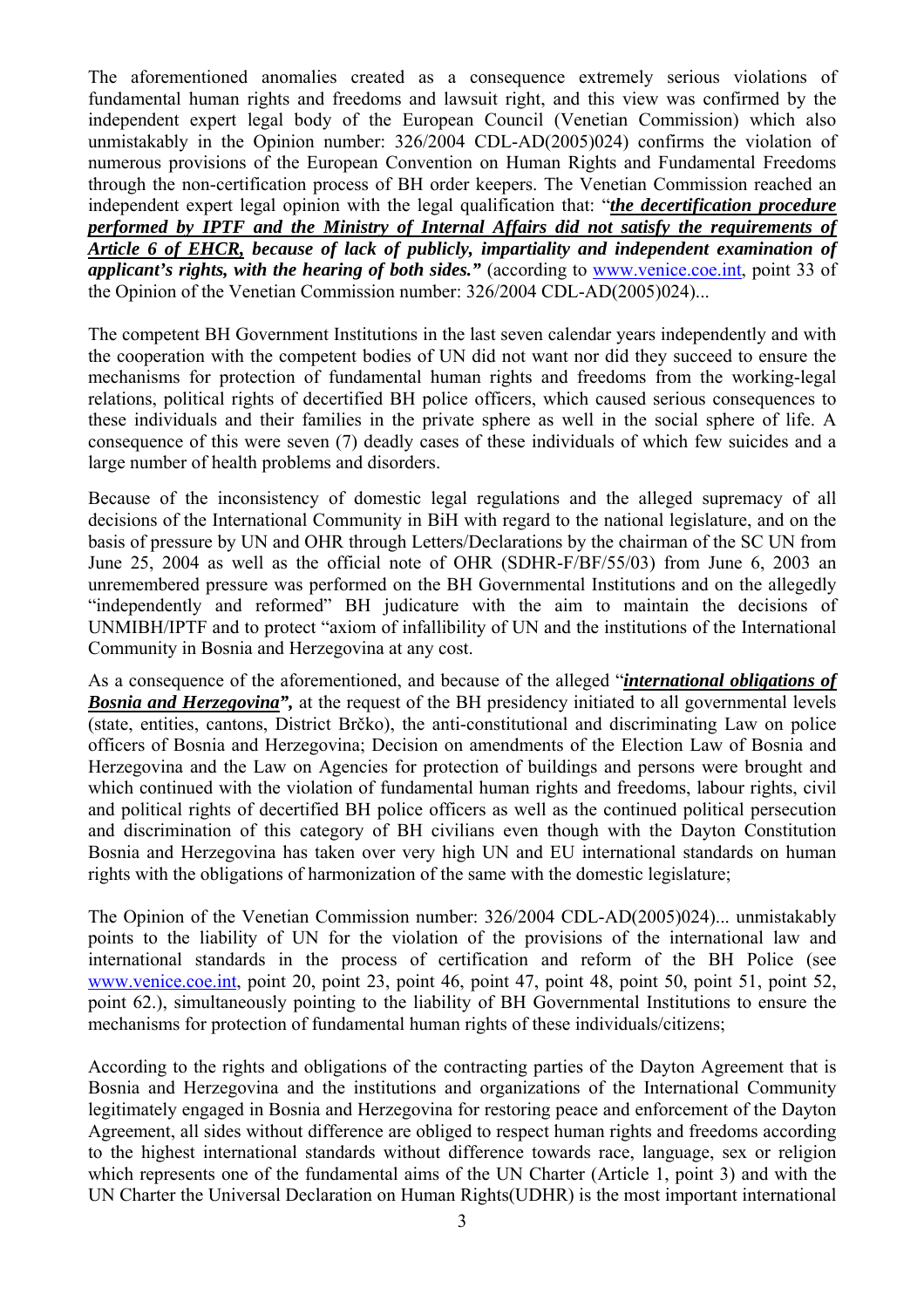instrument on human rights incurred in the  $20<sup>th</sup>$ century. Most countries of the democratic world including Bosnia and Herzegovina, through their Constitutions, and at most through the acts of national legislature invoke the Declaration which proclaims the fundamental human rights and freedoms internationally. Beside the fact that it is considered as an authentic interpretation of human rights of the UN Charter, the Universal Declaration represents the fundamental starting point and inspiration in the interpretation and formulation of basic international legal standards on human rights and fundamental freedoms emerged within the SC UN together with the International Pact on Economic and Social and Cultural Rights from 1966, International Pact on Civil and Political Rights from 1966 and the Optional Protocol from 1966 where all together form the fundamental documents on human rights (Bill on Human Rights) which contain universal principles and standards on human rights and fundamental freedoms. All together are fundamental source instruments for every international contract on human rights so that all international legal documents of UN, emerged from these fundamental documents, together with the Universal Declaration on human rights represent an authoritative guide in the interpretation of the UN Charter and are the fundamental part of the legal legislative of the United Nations.

According to the aforementioned, "the right on fair and public trial before independent and impartial court which has the obligation to decide on rights and obligations of non-certificated BH police officers" (right to appear before court and the right on fair trial) is one of the fundamental human rights guaranteed by the Declaration.. its Article 10 and the International Pact on Civil and Political Rights in Article 14, where amongst everything else it is guaranteed that:..."*everyone has the right that the by law determined, competent, independent and impartial court impartially and publicly examines his subject-matter and decides on the justification of each criminal charge which is raised against him or each lawsuit in the civil-law rights and obligations*" and to guarantee everybody pronounced guilty:... "*to have the right that the pronouncement of his punishment and guilt is examined by a higher court in accordance with the law".* These inviolable UN international legal grounds, which are incorporated in the lawsuit-law national legislatures and constitutions of all countries, guarantee the right on appeal before: ... "*competent, independent and impartial courts*". All human beings should be: .. "*free and equal in dignity and right*" and nobody should be discriminated because.. "*everyone is entitled to all the rights and freedoms set forth in this Declaration, without distinction of any kind, such as race, colour, sex, language, religion, political or other opinion, national or social origin, property, birth or other status"*(Article 1 and Article 2 of the Declaration). The right to appeal is an inalienable right guaranteed to every man and is protected by the legal system of each country, and also with the Dayton Constitution of Bosnia and Herzegovina in which the Declaration and the UN pacts on political and civil and economic, social and cultural rights are its constituent part (General Framework Agreement for Peace in Bosnia and Herzegovina – Dayton Agreement, Annex 4, Constitution of Bosnia and Herzegovina)!!!.

In most cases of the non-certification of BH police officers it came to a violation of the provisions and the violation of Article 6, paragraph 1, 2 and 3, point a, b, c and d – Right on fair trial; Article 7 – Punishment only according to law; Article 13 – Right on effective legal remedy and Article 17 – prohibition of abuse of the rights of the European Convention on Protection of Human Rights and Fundamental Freedoms and Article 4 – Right not to be judged or punished twice according to the same law that is for the same act of the Protocol number 7 with the European Convention on Protection of Human Rights and Fundamental Freedoms.

Withholding of all mentioned rights guaranteed by the aforementioned legal instruments of the International Community, UN, EU and national legislature of Bosnia and Herzegovina, has produced immeasurable material and immaterial damage to this citizen category for seven full calendar years, caused by illegal action of authorized UNMIBH/IPTF employees which were directly or indirectly involved in the process of certification/non-certification of BH police officers by acting in contrariety to provisions of international and national law, by acting beyond their